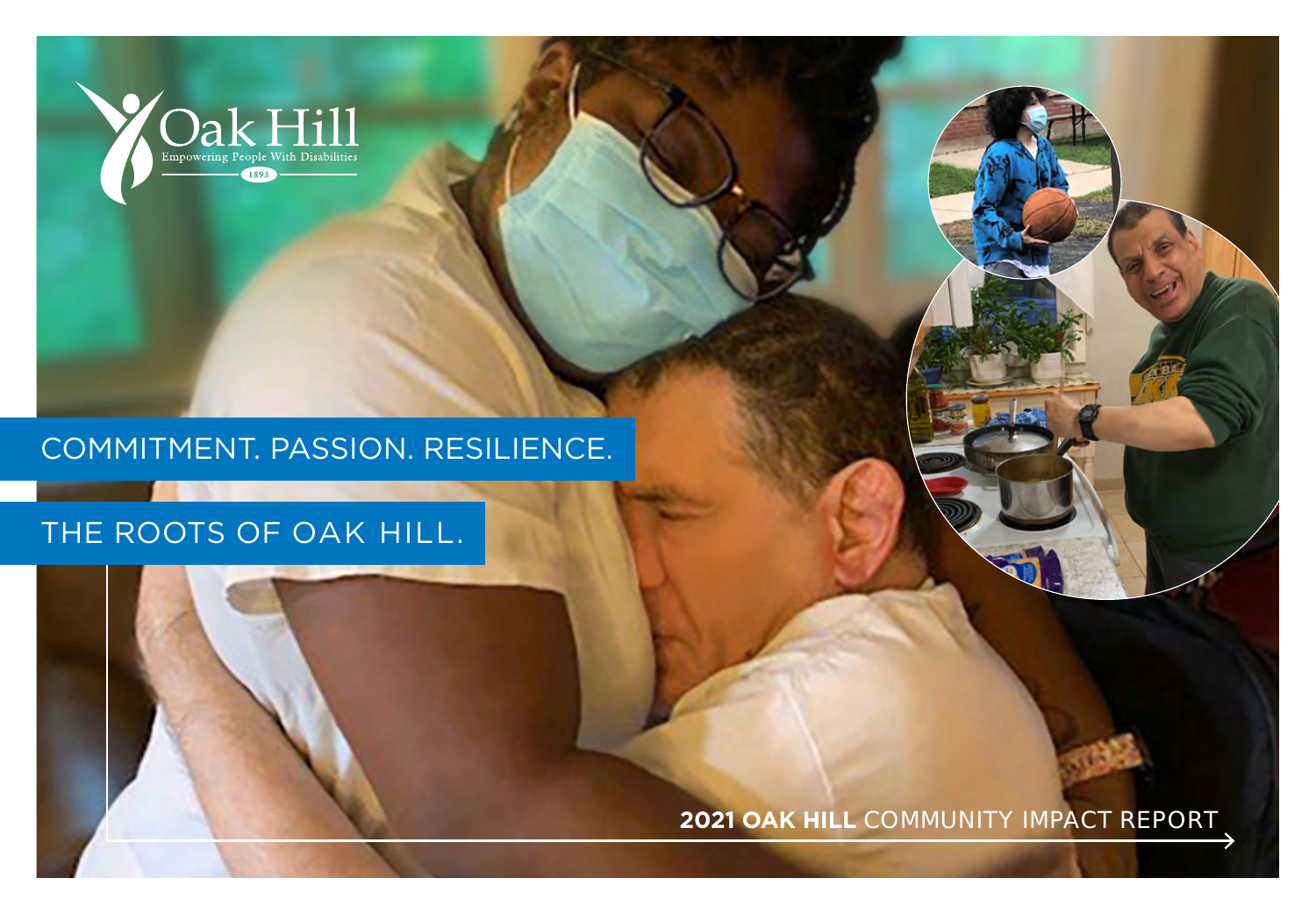# A MESSAGE FROM OUR CHAIR AND PRESIDENT



Dear Oak Hill Community,

The key to longevity is having strong roots, continually feeding and nurturing them. These roots emerge with purpose. To ensure us that we can and will survive the biggest storms that pass through. Every tree starts out small – tiny, even. An acorn must have the precise conditions to take root and grow into the mighty oak tree.

For 128 years, Oak Hill's mission has been deeply rooted throughout Connecticut communities. Since our inception in 1893, Oak Hill has remained planted with intent and promise. Never losing sight of the expectation and dreams set forth by founder, Emily Wells Foster, to provide the highest quality services to people with varying disabilities.

This continued assurance of growth is possible because of your support. Each one of you is an extension [the branches if you will] of the tree of life that is Oak Hill. You all breathe life into our programs and carry out our mission, serving those in need.

Since our humble beginnings as a small nursery school for blind children, Oak Hill programs have expanded into a comprehensive continuum of care that fills the gaps and meets the needs of people in our communities. Over the years we have developed our scope of services, constructed our programs, and created a working culture driven by compassion, confidence, and safety. One thing has never changed: our unwavering dedication to become and remain the leading agency offering disability services to children and families throughout Connecticut.

We are proud to be a leader in our community, but we are far from finished.

From our deep roots to our sprouting branches. Thank you for providing the necessary nutrients for our rich history and fruitful future. You empower us to grow a richer harvest and inspire our mighty oak tree to evolve, flourish, and blossom.

With Endless Gratitude,

David Hadden, Oak Hill Board Chair Barry Simon, Oak Hill President & CEO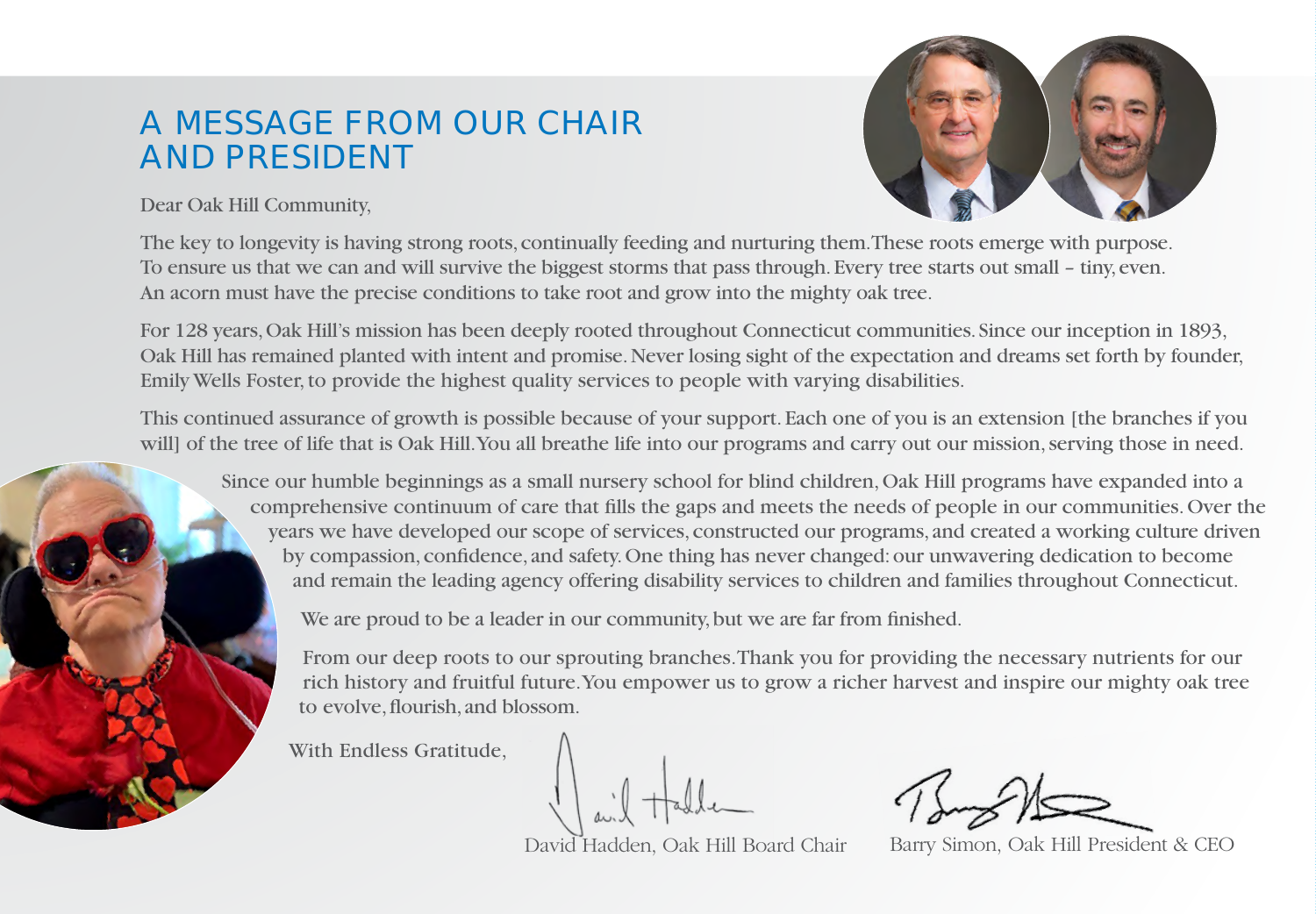# FINANCIALS **Financial Highlights** July 1, 2020 – June 30, 2021

The financial results presented below have been excerpted from Oak Hill's consolidated financial statements for the fiscal year, which ended June 30, 2021. Contributions from generous donors and prudent investing of donations continues to subsidize the services we provide. Without the generous support of current and prior donors, the individuals Oak Hill provides services to would be unable to benefit from the innovative programs that are the hallmark of Oak Hill. Audited financial statements are available to interested parties through the business office at Oak Hill.

#### **Report of the Oak Hill Foundation** Matthew Zewinski, Chairman

- The Oak Hill Foundation had one of its best years on record, growing by \$28.5 million over fiscal year '21 and providing \$4,852,000 to Oak Hill in support of our mission. The portfolio returned just over 29% net of fees, and ended the fiscal year at \$140.8 million. The outstanding performance was largely attributable to the strong recovery in the capital markets, especially equities, as we emerged from the economic throes of the pandemic.
- Over time, the Foundation has been wise stewards of the capital that donors have entrusted to it, returning 8.8% per year after fees for the last 10 years, more than doubling the assets before distributions.

### Revenues

| Group Home Services        | \$54,659,344  |
|----------------------------|---------------|
| <b>Adult Day Programs</b>  | \$5,851,625   |
| Oak Hill School            | \$15,090,511  |
| Behavioral Health Services | \$14,175,240  |
| Easterseals Camp           | \$25,563      |
| Oak Hill Centers           | \$876,279     |
| General Program and Other  | \$599,267     |
| <b>Total Revenues</b>      | \$91,277,829  |
| <b>Expenses</b>            |               |
| Group Home Services        | \$54,139,668  |
| <b>Adult Day Programs</b>  | \$4,319,902   |
| Oak Hill School            | \$10,604,151  |
| Behavioral Health Services | \$12,782,828  |
| Easterseals Camp           | \$944,984     |
| Oak Hill Centers           | \$1,436,713   |
| General Program and Other  | \$13,069,732  |
| <b>Total Expenses</b>      | \$97,297,978  |
| <b>Operating Deficit</b>   | \$(6,020,149) |
|                            |               |

## Contribution & Investment Income

| <b>Total Fundraising and Investment Income</b>               | \$53,482,904 |
|--------------------------------------------------------------|--------------|
| Gain on extinguishment of debt (PPP Loan)                    | \$1,312,802  |
| Increase in value of beneficial interest in perpetual trusts | \$12,135,497 |
| Interest Rate Swap                                           | \$19,425     |
| Fundraising                                                  | \$2,550,406  |
| Income from Beneficiary External Trusts                      | \$2,449,481  |
| Net realized and unrealized gains on investments             | \$32,133,450 |
| Investment Income, Net*                                      | \$2,881,843  |

#### **Surplus after Fundraising & Investment Income \$47,462,755**

\* Excludes realized and unrealized capital gains and losses on investments, which the Board of Directors of Oak Hill has directed be added to the investment pool. See "Report of the Oak Hill Foundation Investment Committee" for information on growth and management of the investment pool.